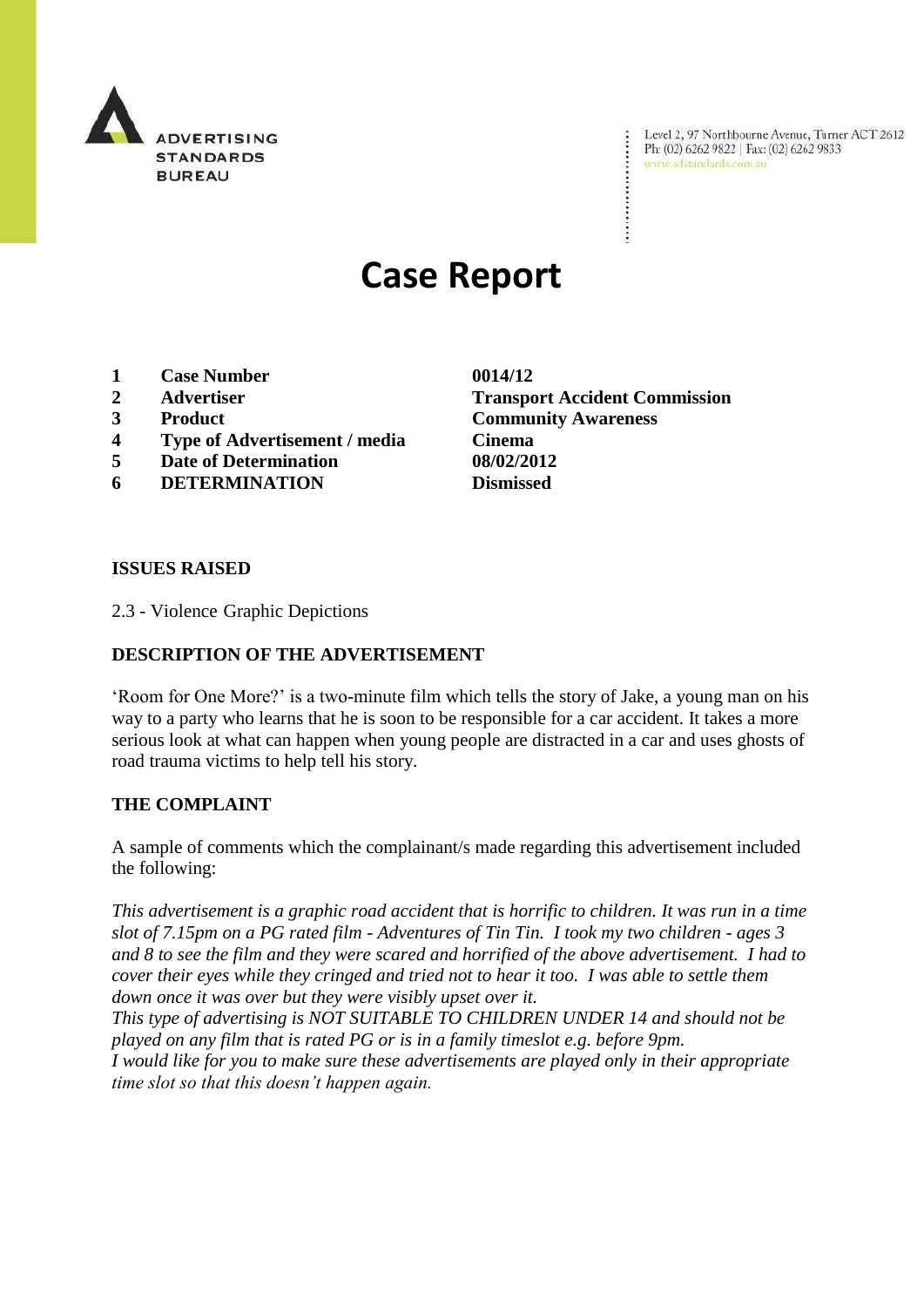## **THE ADVERTISER'S RESPONSE**

Comments which the advertiser made in response to the complainant/s regarding this advertisement include the following:

*Thank you for notifying the Transport Accident Commission (TAC) of the complaint received by Advertising Standards Bureau in relation to the 2011 Make A Film. Make A Difference (MAFMAD) film "Room for One More?"*

*In this response I outline the background to the campaign and the rationale for the creative approach taken. The nature of the creative was thoroughly market tested and endorsed by the target audience. Likewise, strategic consideration has been carefully applied to media usage for this program to maximise campaign effectiveness against the core target market. I am confident you will find that the TAC has developed a campaign to tackle the issue of youth risk taking, the "party in the car" scenario and the potentially hazardous distraction they can cause for the driver.* 

*Background*

*Road trauma including death and injury, is a social issue that affects more than the individual road users. Families, friends and work colleagues are placed under enormous stress; not to mention the wider impact on our health and compensation systems. Each year the TAC provides over \$700 million dollars in benefits and financial support aimed at rehabilitating Victorians injured in road accidents and assisting their families.* 

*The TAC"s public education campaigns continue to focus on accident prevention, with the intention of reducing fatal, serious and minor casualty crashes on Victoria's roads. Large investments have been made in research to understand attitudes and behaviours of specific road user segments.* 

*Globally, road trauma is the biggest killer of young people aged 16-25 years. Larger than AIDS, famine, war or drugs – cars, their drivers and passengers account for more deaths of people aged 16-25 years than any other cause.*

*Victoria is no different. The 18 to 25 year age group remains vastly over-represented in our road trauma statistics. This group accounts for just 14% of licence holders, yet 28% of all driver deaths on our roads in 2010. In their first year of driving, young Victorians are almost four times more likely to be involved in a fatal or serious injury crash than more experienced drivers.*

*Of the 36 young drivers killed in 2010:*

- *o 86% were males,*
- *o 78% were killed in single vehicle crashes,*
- *o 72% were involved in crashes that occurred during high alcohol times,*

*o 50% of crashes occurred between the hours of 8pm and 6am.* 

*(Victoria"s 2011 annual road toll remains provisional. To be confirmed 01/02/12) Due to their driving inexperience, young drivers also find it more difficult to cope with challenging driving conditions increasing the risk of collision. Driving late at night, with multiple passengers, drink driving and using mobile telephones are much higher risk activities for young inexperienced drivers.* 

*The rate of fatal and serious injury crashes is also elevated when probationary drivers carry two or more passengers, either day or night. 26% of first year probationary drivers involved in fatal crashes are carrying two or more passengers, yet only 9 per cent of their total driving is with multiple passengers. Half of fatal crashes for first year drivers occur late at night or with multiple passengers.*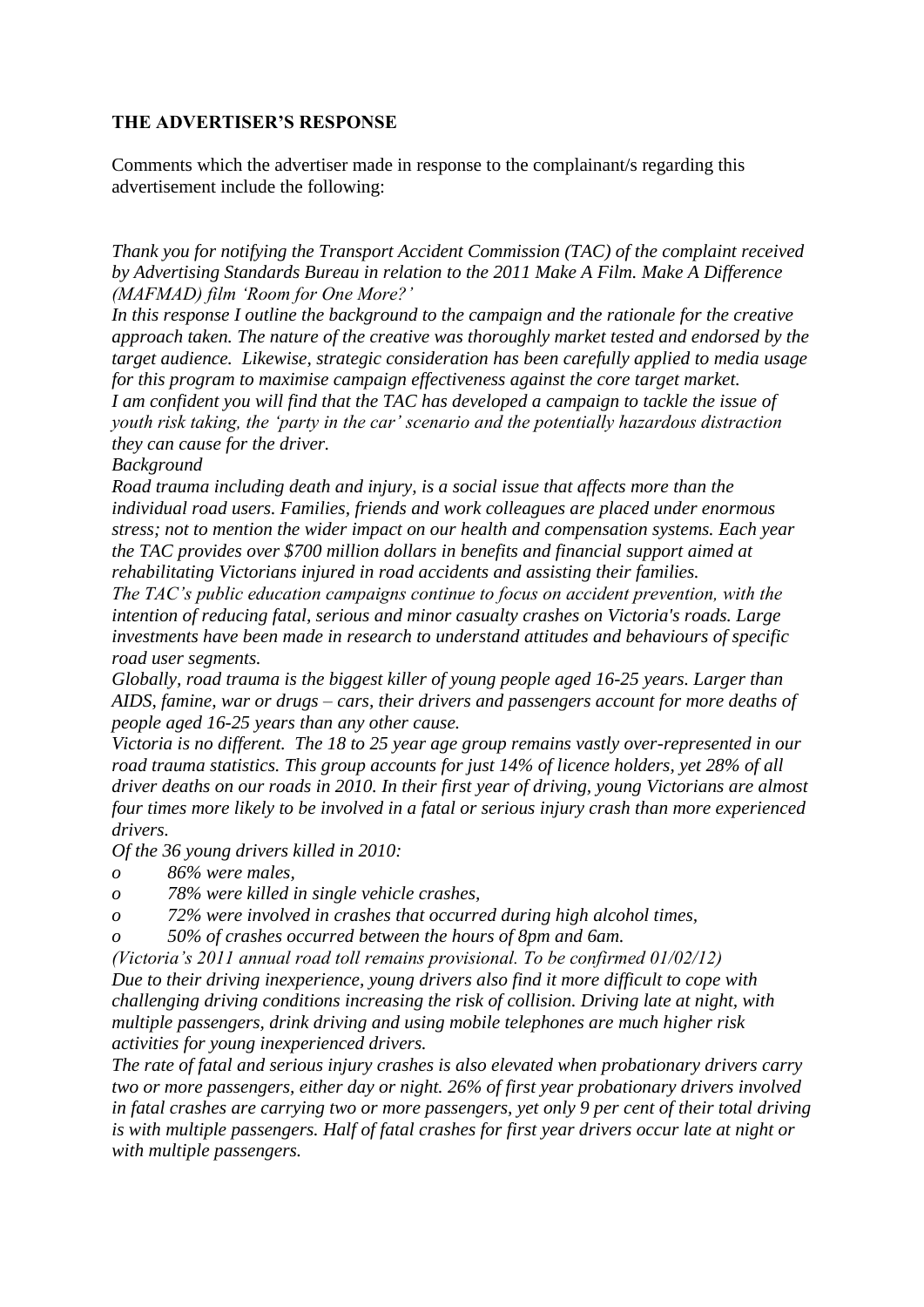*Realising the enormity of youth road trauma in Victoria, measures have been taken through the Victorian Government"s arrive alive 2008-2017 road safety strategy to improve young driver safety through a range of initiatives. The MAFMAD program is part of this strategic approach.*

*Another important road safety initiative is the Graduated Licencing System (GLS). First introduced in July 2008 GLS aims to address key young driver risk factors and includes the following requirements:*

*- Learners aged less than 21 years must obtain at least 120 hours of on-road supervised driving.*

*- Probationary drivers can"t drive a vehicle with an eight cylinder engine, a turbocharged or supercharged petrol engine, certain high performance six cylinder engines, an engine that has been modified to increase the vehicles performance.* 

*- A driver on a P1 probationary licence is not permitted to carry more than one peer passenger (aged 16 to under 22 years of age).* 

*- A learner or P1 probationary driver is not allowed to use a mobile phone whilst driving. This includes hand held and hands free devices.* 

*- Learners and P1 and P2 drivers must have a zero blood alchohol concentration (BAC).* 

*The MAFMAD Creative Approach* 

*The MAFMAD project, first launched in 2003, spearheads the TAC"s Youth Risk Taking strategy with the aim of challenging young people"s attitudes towards risk taking on the road and to encourage them to become actively engaged in finding solutions when faced with a high risk situation, either as a passenger or driver.* 

*MAFMAD films promote peer-to-peer communication, which we know is exceptionally valuable in helping prevent youth road trauma. Research conducted in 2005 by Charlie Cochrane suggests that for young people, messages coming from their mates resonate more soundly than messages coming from authorities.* 

*MAFMAD asks young Victorians aged 25 and under to submit an idea for a short film that will challenge young people"s attitudes towards driving and looking out for their mates. The competition is in its tenth year and so far 19 exceptional films have been developed by the youth of Victoria.* 

*In 2010 the TAC developed the brief to incorporate the theme "party in the car", tackling subjects such as multiple passengers, distractions and risk taking in line with the Victorian Government"s road safety strategy.* 

*Research specific to the MAFMAD film "Room for One More?"*

*The TAC is an evidence-based organisation and prides itself on being a world leader in road safety public education that is developed as the result of extensive, detailed and insightful research. In the development of our youth risk taking communications strategy, the TAC conducted in-depth analysis of young peoples" attitudes and behaviours towards key road safety issues affecting them.*

*Research was conducted with groups of people aged 18-25 on the TAC"s behalf by Sweeney Research in order to gain some insights into the target audiences attitudes and reactions towards the 2011 MAFMAD film "Room for One More?"* 

*Key findings suggested that this film was targeting its message to both drivers and passengers, seeing both as having a role to play in preventing the consequences from driver distraction…*

*"It makes me worry about other people on the road, because I"m usually by myself or getting driven. So maybe it makes me think about affecting the driver while I"m a passenger."*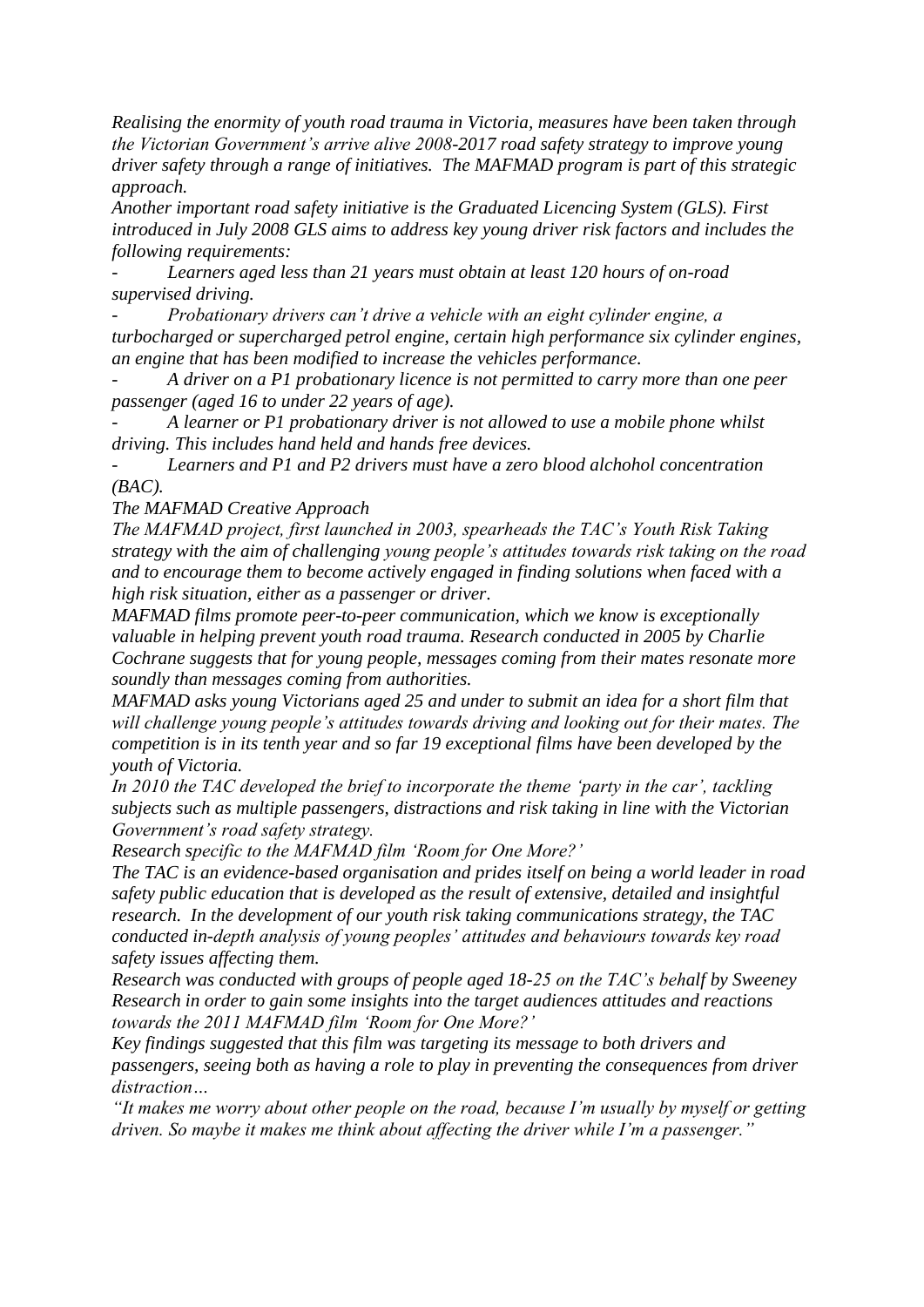*The responses highlighted that our target market understood and could identify with the communication and clearly take away the important message that your actions on the road have consequences. Some key comments are highlighted below:* 

*"It has a strong impact because you can relate to the situation."* 

*"It is shocking, because it seems like something that can happen to me." Distribution of MAFMAD films*

*Distribution of the MAFMAD films is targeted and carefully selected to ensure the target audience of young Victorians 16-25 years, are exposed to the communication. This includes being screened in cinemas prior to certain films, at youth festivals such as The Big Day Out, Falls Festival, television channels such as MTV and GO! and online.*

*As the recent MAFMAD films have been shown on both FTA TV and Pay TV channels, the TAC has obtained CAD approval for each. The film in question "Room for One More?" received a PG rating and the TAC in conjunction with our media agency Mitchell and Partners, selected appropriate PG rated shows for the appearance of the film.* 

*Although cinema advertising guidelines does not require the content to be rated by FTA TV Australia, the TAC has taken upon itself to hand select the films which the MAFMAD films will appear prior to, ensuring this is in line with CAD approved rating. The complaint was referring to "Tin Tin" which is rated PG.*

*In Conclusion*

*We do acknowledge that some members of the public will find this campaign confronting, particularly if they are not the key target market. To date this is the only complaint we have received in relation to this film.*

*Whilst this film has a PG rating, the TAC has taken precautionary measures to ensure that it has not been exposed to an age group that is outside of our target demographic.* 

*To ensure that the TAC limits the impact of those directly affected by making available a copy of the media schedule including all appearances of this film. This is available so that members of the public can wish to modify their viewing patterns to avoid seeing the film in the future.* 

*I hope that the ASB acknowledges that the TAC is acting responsibly in its communications to address the issue of youth risk taking. Further, that every effort has been made to comply with Section 2 of the AANA Code of Ethics and associated 2.6 of the AANA Code for Advertising & Marketing Communications to Children.*

*The creative style used, while confronting, does not breach acceptable community standards in consideration of the social harm that road trauma can cause.*

*I trust that you will view this response favourably, given this campaign is critical to influencing young peoples" behaviour and continues to play an important role in saving lives and reducing the level of trauma on Victoria's roads.* 

## **THE DETERMINATION**

The Advertising Standards Board ("Board") considered whether this advertisement breaches Section 2 of the Advertiser Code of Ethics (the "Code").

The Board noted the complainants' concerns that the advertisement is horrific and unsuitable for viewing by children.